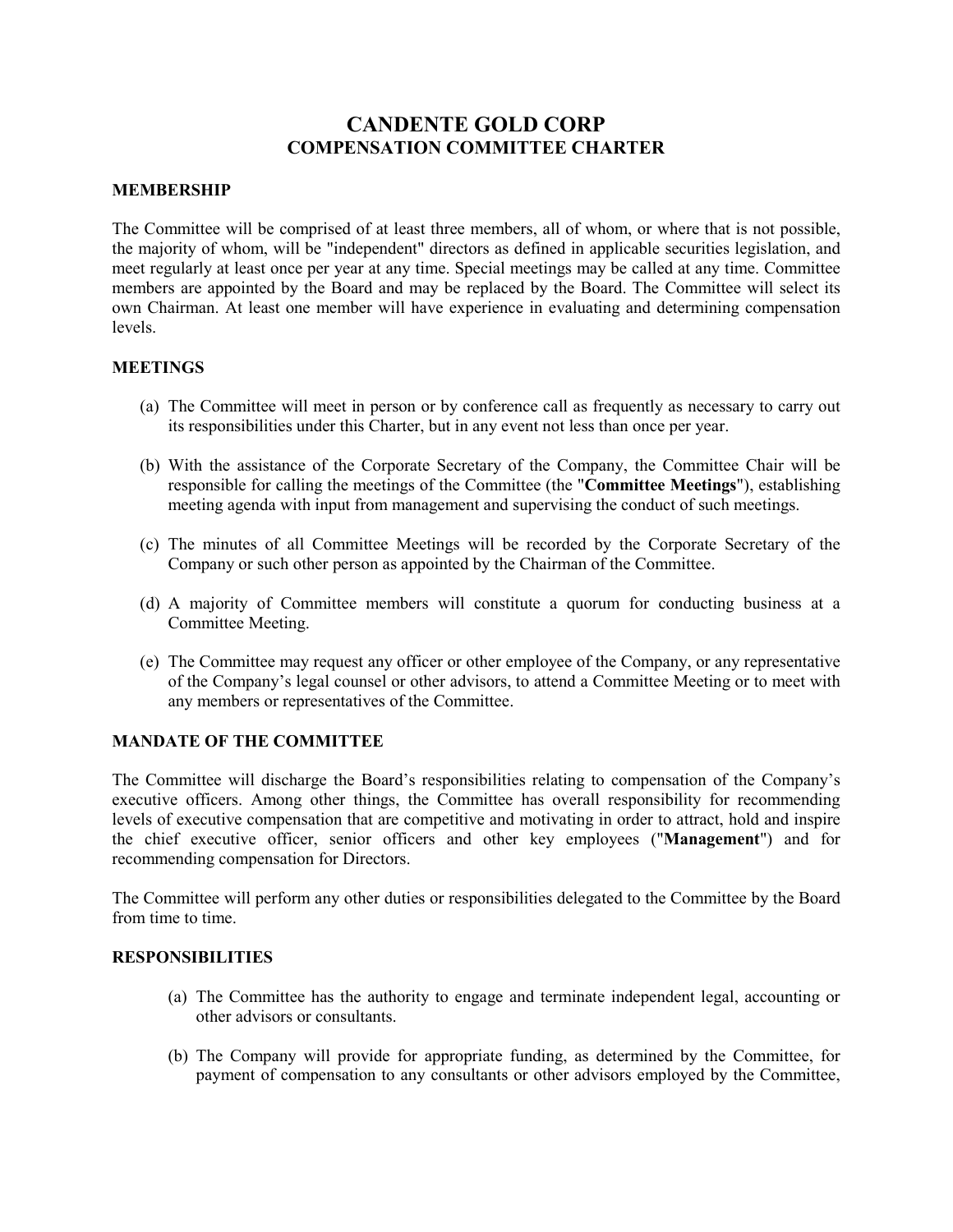provided however that such funding will not exceed \$25,000 annually without the prior approval of the Board.

- (c) The Committee will have the authority to engage and terminate compensation consultants to assist in the evaluation of Director or executive officer compensation and, subject to paragraph (b) above, the authority to approve the fees and other retention terms of such compensation consultants.
- (d) The Committee will review and assess the adequacy of this Charter periodically and recommend any proposed changes to the Board for approval.
- (e) The Committee will annually review its own performance.

## **REPORTING**

The Committee will prepare any report relating to compensation required by the rules of the Exchange and the Commissions and report regularly on its activities to the Board.

## **ESTABLISHMENT OF EXECUTIVE COMPENSATION POLICIES AND PROGRAMS**

- (a) The Committee will review all compensation arrangements for the Chief Executive Officer ("**CEO**") and other executive officers of the Company including salaries, bonus, incentive compensation and equity-based compensation plans, and make recommendations to the Board for their approval.
- (b) Without limiting the foregoing, the Committee will review all proposed employment and retention agreements with any executive officer of the Company, as well as severance agreements that provide benefits in excess of those set forth in any severance and termination plans previously approved by the Committee or the Board.

# **REVIEW DIRECTORS' AND OFFICERS' COMPENSATION**

The Committee will:

- (a) review periodically the compensation for directors who serve on the Board or its committees, considering all relevant matters including the goals of the Company, the effectiveness of the Board, each committee and each director in achieving its mandate, time commitment of directors, compensation provided by comparative companies and level of responsibility;
- (b) review periodically the indemnification policies of the Company and D&O insurance policy, if any;
- (c) review and approve performance targets and corporate goals relevant to CEO compensation and evaluate the CEO's performance based on such goals;
- (d) review periodically the salary, bonus, stock options and other benefits, direct or indirect and change of control packages for Management, considering all relevant matters including the goals of the Company and the effectiveness of Management in achieving the goals, the skill, qualifications and level of responsibility of Management, compensation provided by comparative companies and make recommendations to the Board;